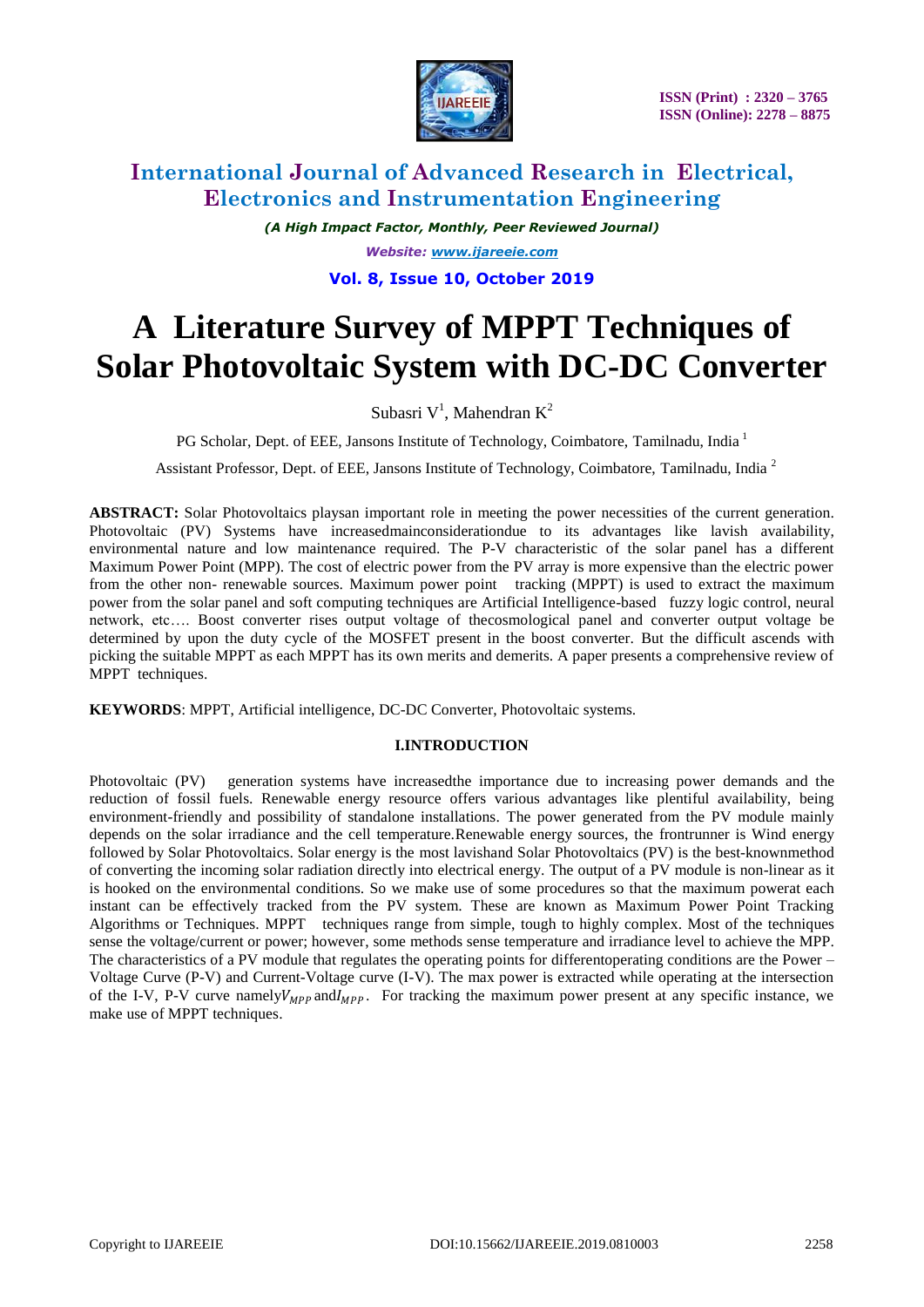

*(A High Impact Factor, Monthly, Peer Reviewed Journal) Website: [www.ijareeie.com](http://www.ijareeie.com/)* **Vol. 8, Issue 10, October 2019**



Fig 1Power – Voltage curve and Current-Voltage Characteristics of solar cell

### **II. PHOTOVOLTAIC SYSTEM WITH DC/DC CONVERTER**

Solar or photovoltaic (PV) cells convert sunlight into useful electrical energy. When a cell is irradiated and it generates carriers to produce an electric current. DC/DC converter which is developed to maximize the energy harvest for photovoltaic system and wind turbines said to be power optimizers. DC/DC converter is said as a step-up or PWM boost converter. The DC-DC converter is used in an application where an average output voltage is higher or lower than the input voltage.



Fig2 block diagram of the proposed system

The input from the PV panel or solar cell will be varied based on the weather condition or irradiation level. Voltage and Current from the solar panel are given to MPPT Controller. MPPT controller had the much-advanced technique andartificial intelligence is the best technique among them. Fuzzy logic control,Neuralnetwork, Ant colony optimization, etc.,are based on Artificial intelligence. A transformer is not used in the Boost converter or non-IsolatedDC/DC converter. The main apparatus of a boost converter are an inductor, a diode, and a high-frequency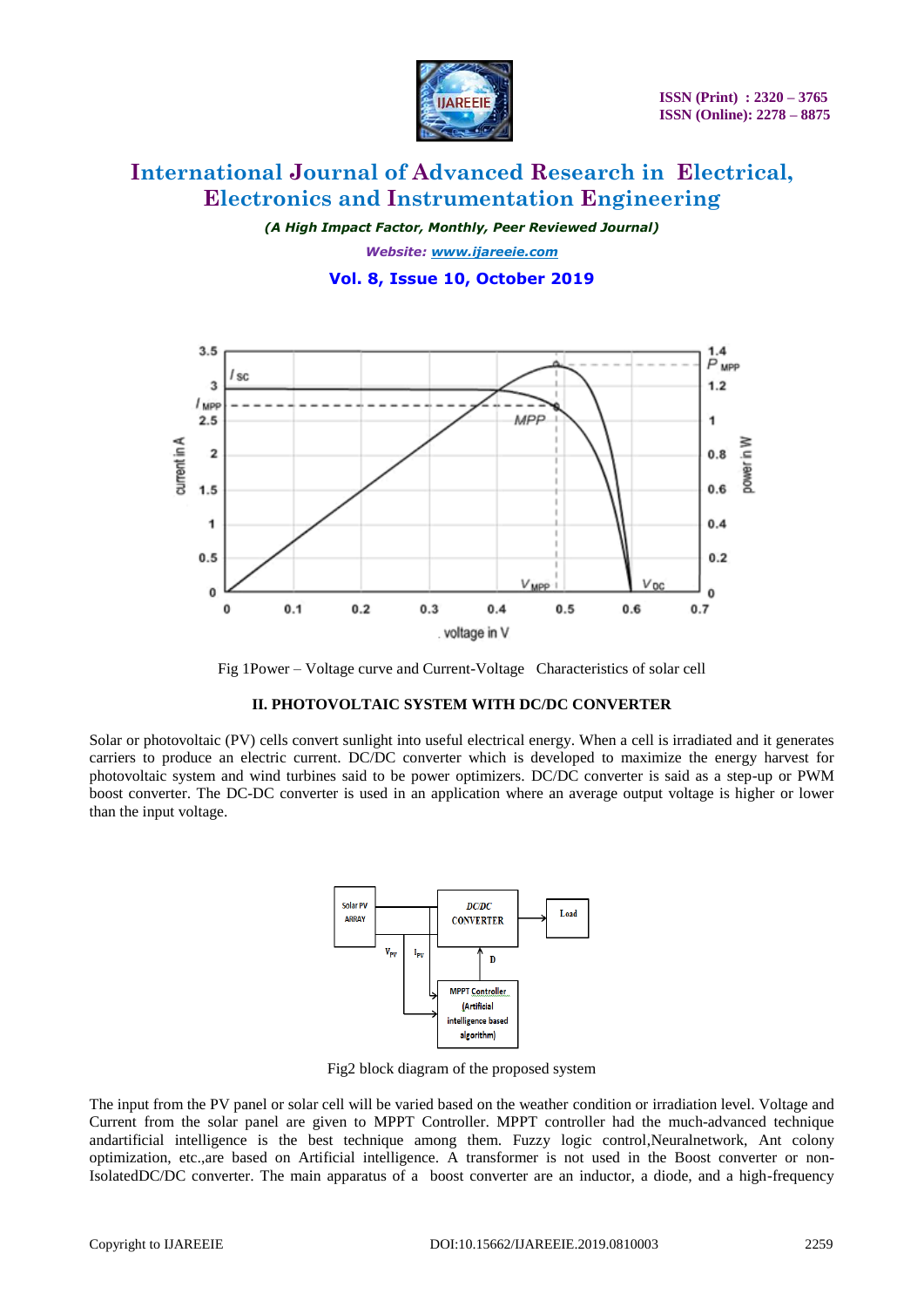

*(A High Impact Factor, Monthly, Peer Reviewed Journal)*

*Website: [www.ijareeie.com](http://www.ijareeie.com/)*

**Vol. 8, Issue 10, October 2019**

switch. The boost converter is working in two modes of operation. The working is based on the opening and closing of the switch.



Fig 3 circuit diagram of the boost converter

In the first mode, switch s1 is closed; this is known as the charging mode of operation the inductor is charged by the source through the switch. The charging current is exponential yet simplicity is thought to be directly changing. The diode confines the progress of the current from source to the load and interest of load is met by the releasing of the capacitor. In the second mode, switch s1 is open; this is known as the discharging mode of operation and the diode is forward one-sided. The inductor presently releases and together with the source charges the capacitor and satisfies the load needs. The load current variety is extremely little and by and large is expected consistent all through the activity.

#### **III.MAXIMUM POWER POINT TRACKING**

For obtaining the most extreme accessible power at every moment, we utilize the MPPT procedure. In ordinary load line based MPPT strategies, the calculation facilities either voltage, current or the intensity of a PV Array and follows up on the ideal calculation. In any case, in artificial intelligence-based MPPT techniques, there is no restriction in detecting the parameters. It can act in understanding the parameters, for example, Temperature, Insolation level and so forth andexpect the voltage, current or power. Man-Made thinking based strategies need not require any data on the general PV structure. Be that as it may, if AI is applied similarly as if there should be an occurrence of load line based on techniques, it is seen as increasingly productive. So in this work, the information for preparing depends on the voltage, current or intensity of the PV array.

#### **A.MPPT BASED FUZZY LOGIC CONTROL**

Fuzzy logic controller (FLC) works with inaccurate input, it does not need a perfect mathematical model and it can handle nonlinearity well. FLS is a more robust link to the conventional nonlinear controller. The operation of FLC has four types namely, Fuzzification, rule base, inference engine, De-Fuzzification. Inputs of FLC are changing in power  $(\Delta P_{PV})$ , change in current  $(\Delta I_{PV})$  at sample time k from the solar cell is used while the output of FLC is  $\Delta V_{pv}^*$  or  $V_{pv}$  reference voltage to produce error signal E(k) and change in the error signal. The assigned membership plots for input and output. The two input variable is explained by

$$
E(K) = \frac{P_{pv}(k) - P_{pv}(k-1)}{I_{pv}(k) - I_{pv}(k-1)}
$$

Change in the error signal

$$
dE(k) = E(k) - E(k-1)
$$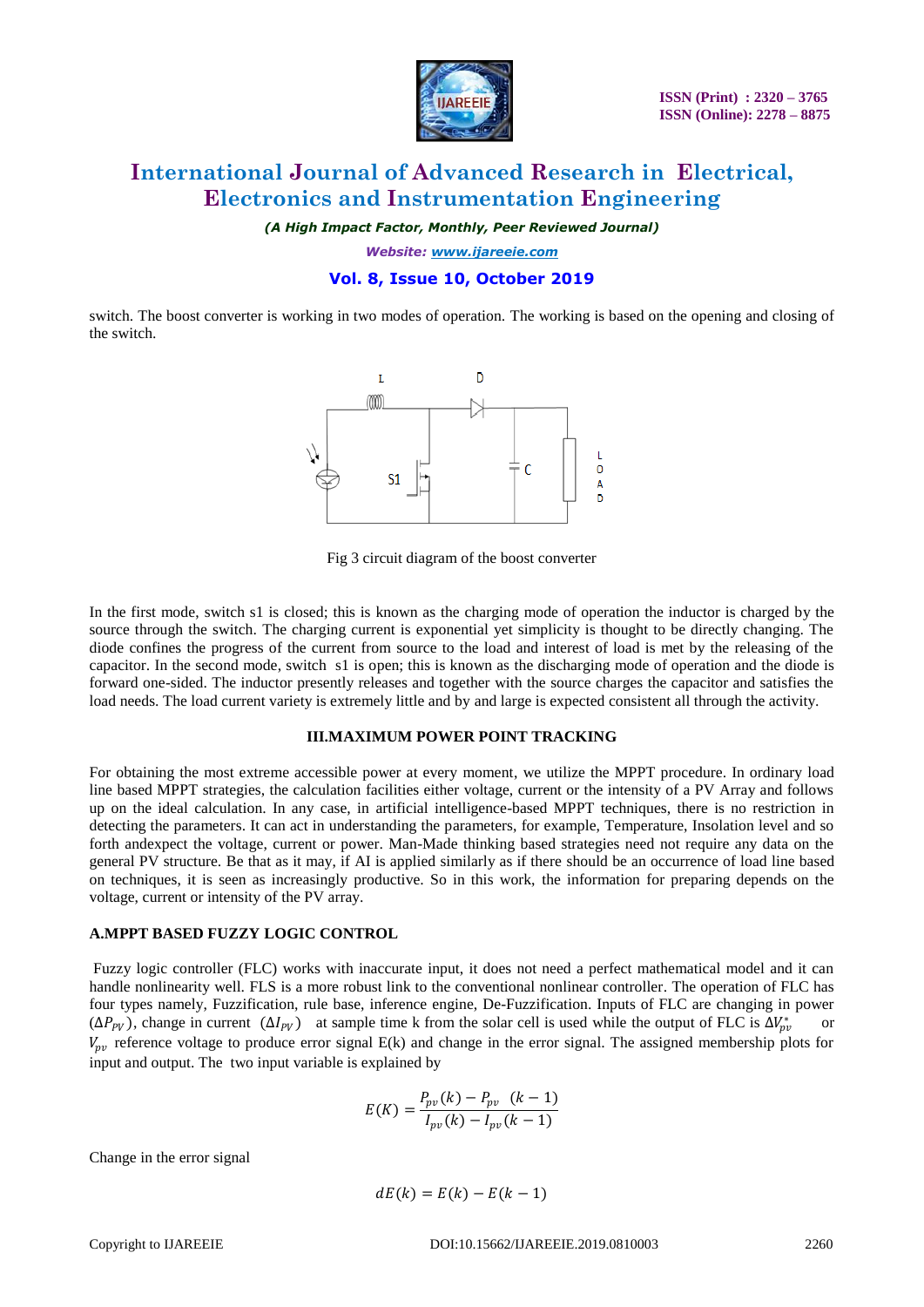

*(A High Impact Factor, Monthly, Peer Reviewed Journal)*

*Website: [www.ijareeie.com](http://www.ijareeie.com/)*

## **Vol. 8, Issue 10, October 2019**

During the Fuzzification process, the input variables are altered into linguistic variables based on crisp sets of the membership function. In this method, nine fuzzy levels namely - NB (Negative Big), NM (Negative Medium), NS (Negative Small), NZ (Negative Zero), ZE (Zero), PZ (Positive Zero), PS (Positive Small), PM (Positive Medium) and PB (Positive Big). The next one is the inference part, the most widely used method is Mamdani's s method. The final stage is the defuzzification will be a reverse process of fuzzification.





The benefit of a fuzzy-based system is that it offers enhanced performance, strong and also it doesn't require the acceptance of the specific system to act upon. It cares to increase the response of the photovoltaic system The main drawback of this process is that the efficiency of the full system based on the operator performance and precision of the instructions.

### **B.MPPT BASED NEURAL NETWORK**

A Neural Network is a group of electrical neurons related to numeroustopology. The neural network consists of proof of identity and displaying the system using nonlinear and difficult task. Thus the knowledge of NN, the weight  $(W_j)$  is resolute. The NN experiences a variation cycle, through which the weight is modernized until the network influences a state of stability. Itexactlyrecognizes the MPP using NN"s the Wi has to be determined properly based on the bond between the input and the output of the PV system. The input signal to every neuron is either the signal established from nearby neurons or the NN input variables connected from the nonlinear system under study. In the application of NNs to MPPT, the input variables can be PV array limits like VOC and ISC, atmospheric data like irradiance and temperature, or any grouping of these.



Fig 5 Neural Network

The output of NN is habitually one of the numerous reference signals, the most common of which is the duty cycle signal used to drive the power converter to operate at or handy to the MPP. The concert of the NN is contingent on the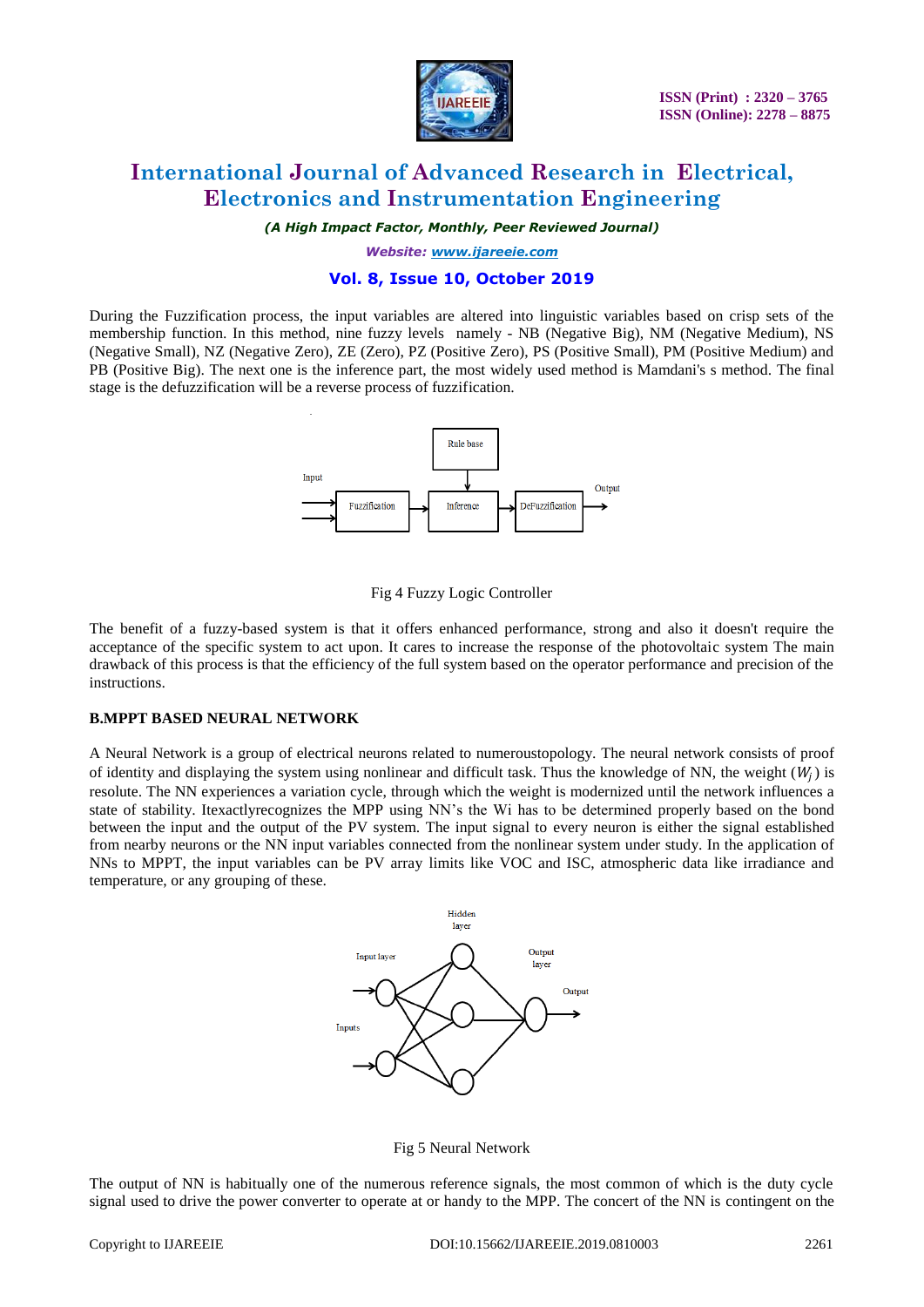

*(A High Impact Factor, Monthly, Peer Reviewed Journal)*

*Website: [www.ijareeie.com](http://www.ijareeie.com/)*

## **Vol. 8, Issue 10, October 2019**

tasks used by the unknown layer and how well the neural network has been trained. The relations between the nodes are all weighted. The burdens are changed in the training method. To implement this training method, data of the designs between inputs and outputs of the neural network are noted completely for a long period, so that the MPP can be reached exactly.

### **C.MPPT based Antlion Optimization Algorithm**

The antlions fit the family of the Myrmeleontidae. Their names initiate from exceptional chasing style. For chasing, antlions make a vertical cone-shaped pit in send by burrowing towards the back. The diameter and size of the cone depend on the quantity of starvation and the size of the moon. In the full starvation or full moon, the diameter is enormous. As soon as the trap has been accomplished, antlions postpone at the bottom of the send for ants or any other bugs to drop into the setup. When creatures drop into the end of the pit, then antlion goes to pull by tossing sand



Fig 6 Hunting behavior of antlion

The basic operation of antlion algorithms like Random walk of ant, Building a trap, Trap in antlion pit, Sliding of ant towards the antlion, Catching the prey and rebuilt the trap and elitism. A random walk is performed by the ant for searching the food and its natural behavior. Antlion will build the trap in vertical cone based on the hunger of antlion and the hunger is high that vertical cone size will be varied. Antlion will wait at the bottom of the trap to an ant or other creatures will fall in the tap is said to be trap in antlion pit. Sliding of ant is used to reduce the random walk of an ant bysliding to reach the antlion. Catching the prey from sliding of ant and antlion will catch the ant from the bottom. After catching the prey the antlion will create the new trap for catching the ant. .Meanwhile, the leading is a suitable antlion; it should be able to disturb the actions of all the ants during repetitions. Consequently, it is expected that each and casually walks around every antlion by the roulette wheel and the leading.

The benefit of the Antlion algorithm is high tracking efficiency under normal conditions. It can able to track the global maximum power point (GMPP). The system has a fast response and reduces the settling ripple. The weakness of the system will be high cost and tough to implement.

### **IV.CONCLUSION**

In this paper, different MPPT method utilized in the framework has been examined. These techniques are predominantly included Fuzzy logic control, neural system, and Antlion calculation. Here we likewise notice the bit of benefit and drawbacks of each MPPT technique can be comprehended. With a well-planned framework including a converter and choosing an algorithm and demonstrated calculation, the execution of MPPT is basic and can be effectively built to accomplish a worthy productivity level of the PV module.

#### **REFERENCES**

[1] Chetan Singh Solanki," Solar Photo Voltaics ", PHI Learning Pvt. Ltd, 2009.

[3] Subudhi B. and Pradhan R., "A comparative study on maximum power point tracking techniques for photovoltaic power systems", IEEE

<sup>[2]</sup> Vinay P," Modelling and Analysis of Artificial Intelligence Based MPPT Techniques for PV Applications", 2014 International Conference on Advances in Green Energy (ICAGE) | 17-18 December 2014.

<sup>[3]</sup> Nishant kumar, "Maximum power Extraction from Partially Shaped PV Panel in Rainy Season by using Antlion Optimization Algorithm"IEEE 2016.